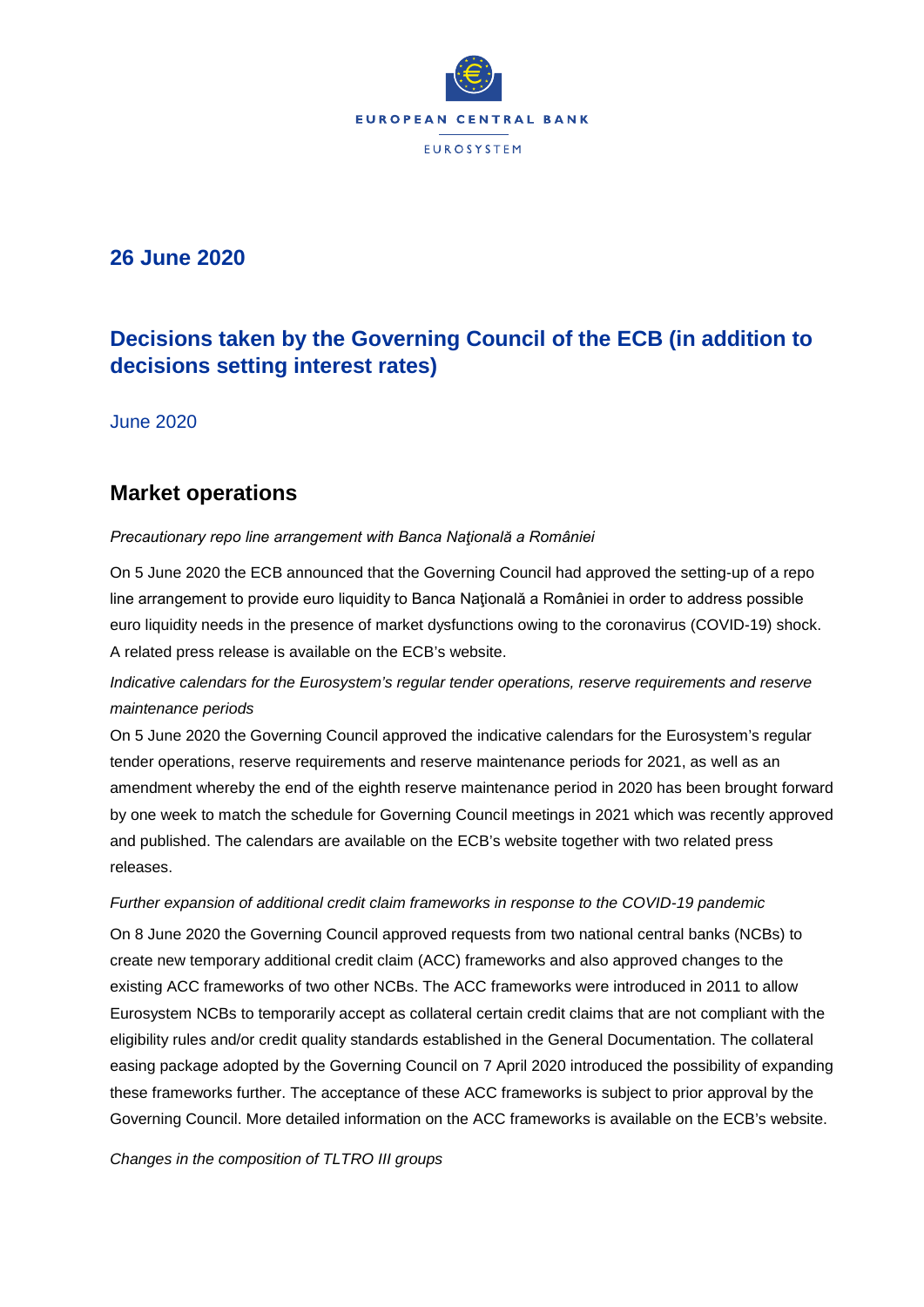On 9 June 2020 the Governing Council decided that the changes to the parameters of the targeted longer-term refinancing operations (TLTRO III), introduced via amending Decisions ECB/2020/13 and ECB/2020/25, and the exceptional circumstances that gave rise to these amendments, constitute objective reasons on the basis of which a deviation from the conditions set out in Article 3(2) and (3) of Decision ECB/2019/21 is justified. Accordingly, the Governing Council decided to allow changes to be made to the composition of TLTRO III groups, enabling new members to be included in TLTRO III groups. Only institutions that have not yet participated on an individual basis in any TLTRO III operation or that are not part of another recognised TLTRO III group can be included. A grace period for the inclusion of new members in a TLTRO III group will be granted until 17 August 2020, implying that any changes to a group's composition would only apply with effect from the fifth TLTRO III operation. More detailed information is available on the ECB's website.

### *Reduced frequency of seven-day US dollar operations*

On 17 June 2020 the Governing Council decided to change the frequency of seven-day US dollar liquidity-providing operations from daily to three times per week, with effect from 1 July 2020. In view of a notable drop in demand for these operations, the swap network central banks (comprising the Federal Reserve System, ECB, Swiss National Bank, Bank of Canada, Bank of Japan and Bank of England) all agreed that reducing their frequency would not jeopardise their effectiveness as a liquidity backstop. This coordinated action was announced by means of a joint press release issued simultaneously on the websites of all the swap network central banks.

## *Establishment of a framework for euro liquidity provision to non-euro area central banks*  On 24 June 2020 the Governing Council decided to establish a Eurosystem Repo Facility for Central Banks (EUREP), designed to provide euro liquidity to a broad set of non-euro area central banks against a predefined set of guarantees and conditions in order to mitigate balance sheet risks while ensuring a level playing field among central banks requesting liquidity. More detailed information can be found in a related press release available on the ECB's website.

### **Market infrastructure and payments**

*Updated rules of procedure for the TARGET2-Securities Central Securities Depositories Steering Group*  On 29 May 2020 the Governing Council endorsed updated rules of procedure for the TARGET2- Securities Central Securities Depositories Steering Group (T2S CSG). The update implements a recommendation from the T2S External Examiner to formally document a number of fixed agenda items on T2S CSG meetings. The updated rules of procedure are available on the ECB's website.

#### *2019 T2S financial statements*

On 29 May 2020 the Governing Council approved the publication of the 2019 T2S annual financial statements which were subject to a full, independent, external audit. The publication of these statements fulfils an obligation under the T2S Framework Agreement and is intended to inform T2S customers and stakeholders, as well as the general public, about the financial situation of T2S.

*T2 pricing policy*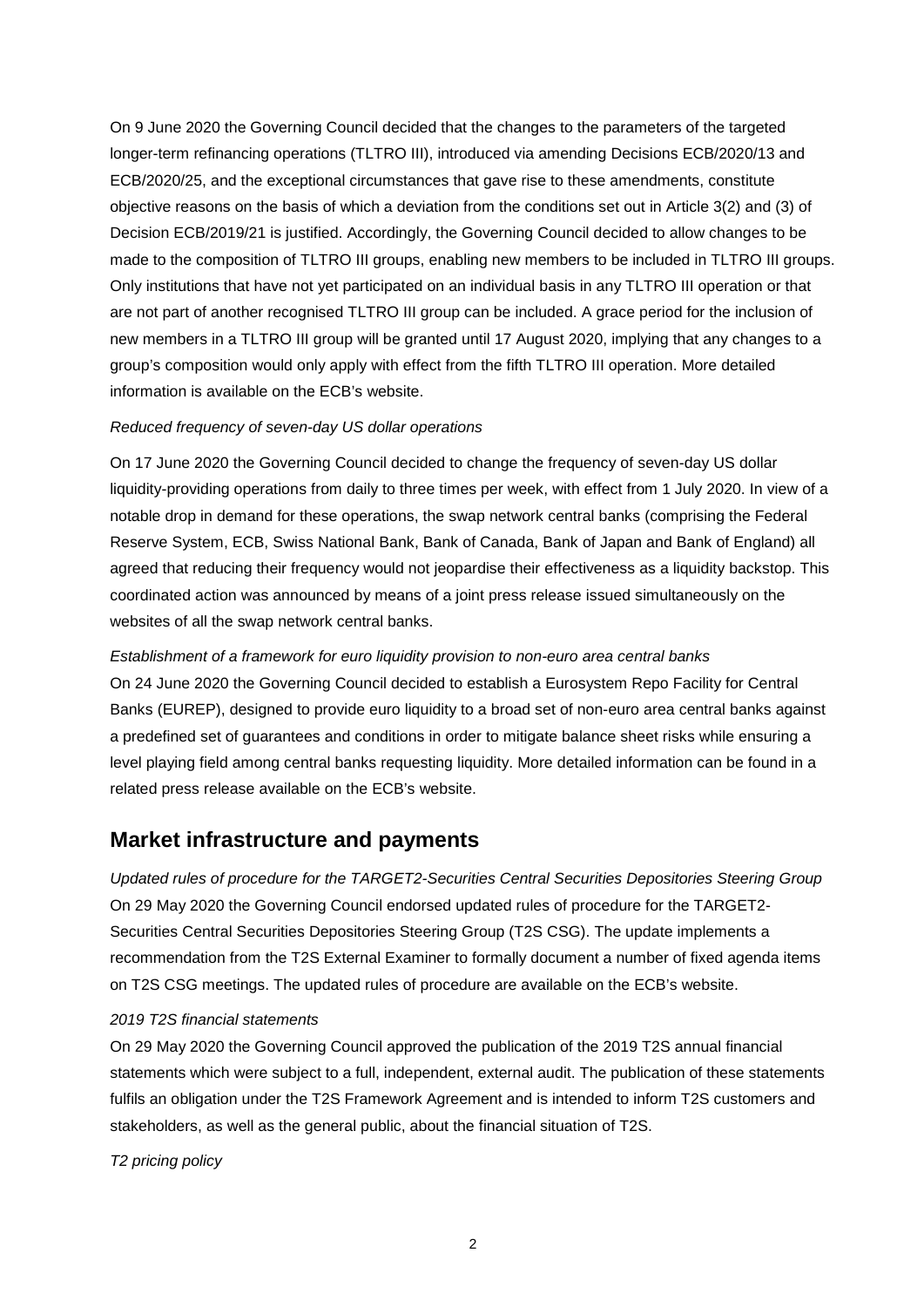On 18 June 2020 the Governing Council approved the pricing policy for a forthcoming T2 service, based on the current TARGET2 pricing, and its publication on the ECB's website at a later stage. T2 is a new service that will be introduced upon delivery of the T2-T2S consolidation project. As a result, the current TARGET2 service will have two distinct components: Central Liquidity Management (CLM) and Real-Time Gross Settlement (RTGS). The T2 pricing policy may be reviewed after two years, subject to the evolution of RTGS volume growth. More detailed information will be published in due course on the ECB's website.

# **Advice on legislation**

*ECB Opinion on cash limitations concerning postal payments and anti-money laundering measures in Belgium* 

On 25 May 2020 the Governing Council adopted Opinion CON/2020/17 at the request of the Nationale Bank van België/Banque Nationale de Belgique.

*ECB Opinion on the appointment of the Central Bank of Ireland as registrar for registers of beneficial ownership for certain financial entities* 

On 18 June 2020 the Governing Council adopted Opinion CON/2020/18 at the request of the Irish Minister for Finance.

# **Statistics**

### *Extension of the panel for statistics on individual balance sheet items*

On 5 June 2020 the Governing Council approved an extension of the panel of euro area credit institutions for the transmission to the ECB of individual balance sheet items, in order to include less significant institutions in the panel. Accordingly, the panel will increase from 300 credit institutions to about 3,000. However, the reporting burden on the credit institutions concerned will remain unchanged since their data are already reported to national central banks on the basis of Regulation ECB/2013/33. A related notice informing the reporting agents is available on the ECB's website.

# **Banking supervision**

### *Publication policy for supervisory memoranda of understanding*

On 26 May 2020 the Governing Council did not object to a proposal by the Supervisory Board to approve a publication policy for supervisory memoranda of understanding (MoUs) that the ECB enters into with non-Single Supervisory Mechanism (SSM) EU national competent authorities, other national or EU authorities, and third-country authorities. Guided by the principle of transparency, the policy foresees in principle the publication of all supervisory MoUs that the ECB has negotiated and signed in its own right, unless a reason for not publishing a supervisory MoU, or parts of it, is identified pursuant to one of the criteria defined in Article 4 of Decision ECB/2004/3.

### *ECB report on credit underwriting*

On 2 June 2020 the Governing Council did not object to a proposal by the Supervisory Board to approve the publication of a report presenting the main findings from the 2019 credit underwriting data collection